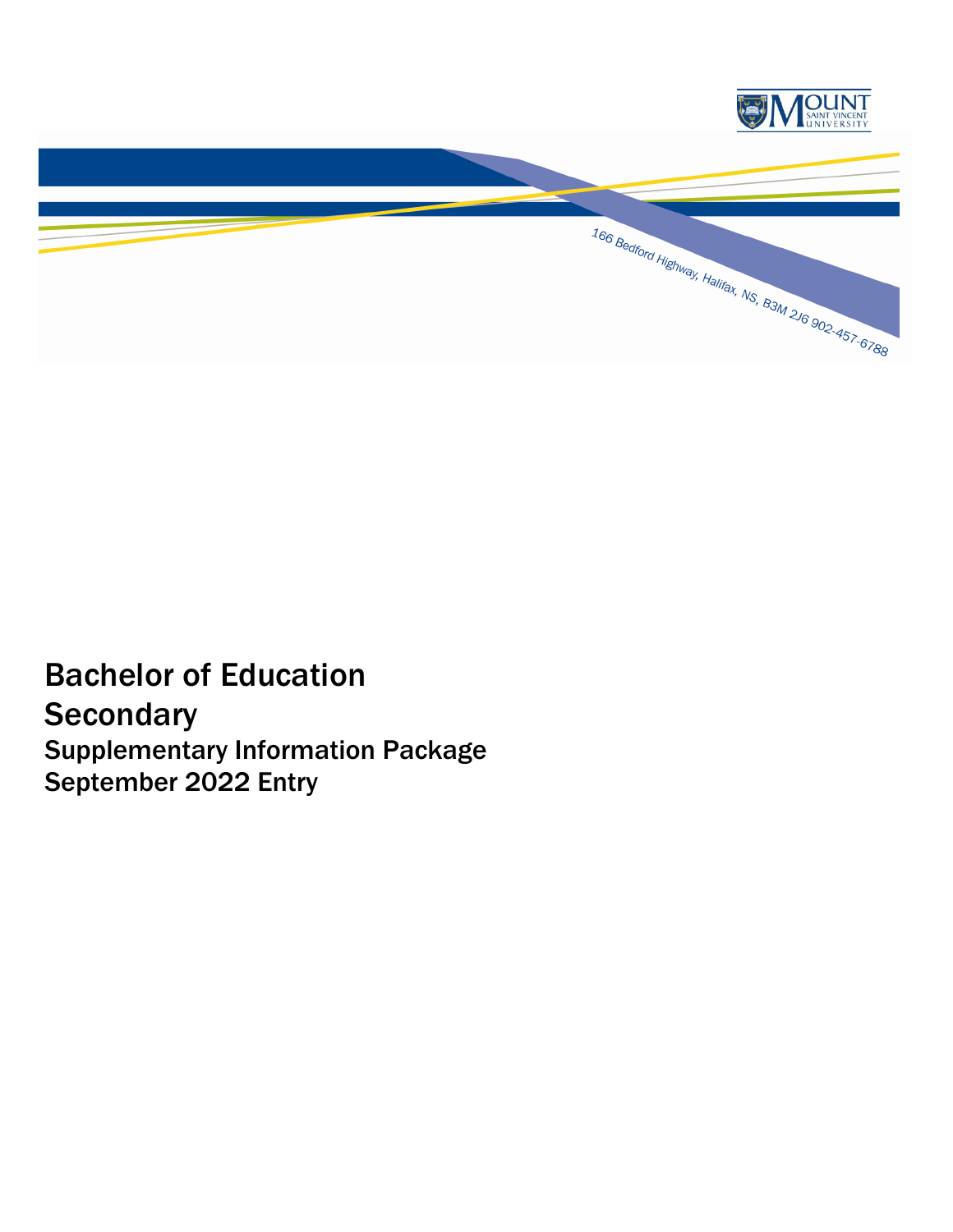

## Bachelor of Education - Secondary 2022 Basic Program Information

The Bachelor of Education - Secondary program is a highly sought after limited-access professional program. You should ensure that you meet and wherever possible surpass the basic pre-requisites or co-requisites for this program.

### APPLICATION AND ADMISSION REQUIREMENTS

Only fully completed applications are forwarded to the Mount's Faculty of Education. The Mount considers applications in the following teachable fields (subject fields): Business Education, English, Family Studies, French, Mathematics, Science, Social Studies and Visual Arts. Other teachable fields (subject fields) may be considered: please contact the Faculty of Education for further information. When your application reaches the Faculty it will be reviewed according to the following criteria:

- 1. UNDERGRADUATE DEGREE: Completion of an undergraduate degree is required for admission to the Bachelor of Education program. Applicants completing the final year of an undergraduate degree may apply. If accepted, the undergraduate degree must be completed before beginning the Bachelor of Education Program.
- 2. GRADES: Normally the grade standard for the B.Ed. Program is a 'B'; however, the Mount does not simply select the students with the highest undergraduate marks; rather, marks are one indicator of academic success in post-graduate professional studies.
- 3. UNDERGRADUATE COURSE WORK: Applicants to the B.Ed. Secondary program will need to identify a first and a second teachable field (subject field). Teachable fields (subject fields) are made up of specific disciplines taught in the Nova Scotia public school system. Below are the teachable fields (subject fields) offered in the Secondary B.Ed. program at Mount Saint Vincent University (and their related disciplines):
	- **Business Education**
	- **English**
	- Family Studies *(Candidates should contact the Faculty of Education before applying.)*
	- French
	- **Mathematics**
	- **Science:**

Related Disciplines: Biology, Chemistry, Environmental Studies, Geology/Earth Sciences, Oceanography, Physics Social Studies:

- Related Disciplines: Acadian Studies, African Canadian Studies, Classics, Economics, Geography, History, Law, Mi'kmaq Studies, Political Science, Sociology
- Visual Arts *(see Important Note below)*

Minimum academic requirements for first and second teachable fields (subject fields):

First Teachable Field: 5.0 units (30 credit hours) in a first discipline (normally major concentration).

Second Teachable Field: 3.0 units (18 credit hours) in a second discipline (normally minor concentration).

Important information regarding related teachable disciplines:

- The first and second teachable disciplines must be in different teachable fields. For example, an applicant cannot have a first teachable discipline in Biology and a second teachable discipline in Physics, as both are under the teachable field of Science. The same also applies for the teachable field of Social Studies. An applicant cannot have a first teachable discipline in History and a second teachable discipline in Sociology. Both History and Sociology are Social Studies disciplines.
- For a first or a second teachable field in Business Education, applicants must have a combination of courses from among Business Administration, Commerce, Marketing, Accounting, Finance, Organizational Behaviour, Secretarial Arts.
- For a first or a second teachable field in Family Studies, applicants must have a combination of courses from any two of the following three key theme areas: Family Studies, Nutrition and Consumer Studies. *Candidates should contact the Faculty of Education before applying.*
- For a first or a second teachable field in French, applicants are expected to be competent in reading, writing, listening and speaking. Students will complete a practicum in a French Immersion class setting.
- For a first or a second teachable field in Visual Arts, applicants should have courses such as painting, ceramics, drawing, pottery, and/or sculpture, printmaking and photography.

IMPORTANT NOTE for B.Ed. applicants applying to the Secondary program with Visual Arts as a 1<sup>st</sup> teachable and Social Studies as a 2nd teachable: Only 1.0 unit (6 cr/hrs) of course work in Art History can be used toward History as a Social Studies discipline. The remaining required course work must be in pure History.

Applicants who are missing some of these academic requirements may be considered for conditional acceptance providing these courses are completed by a deadline/s determined by the Faculty of Education.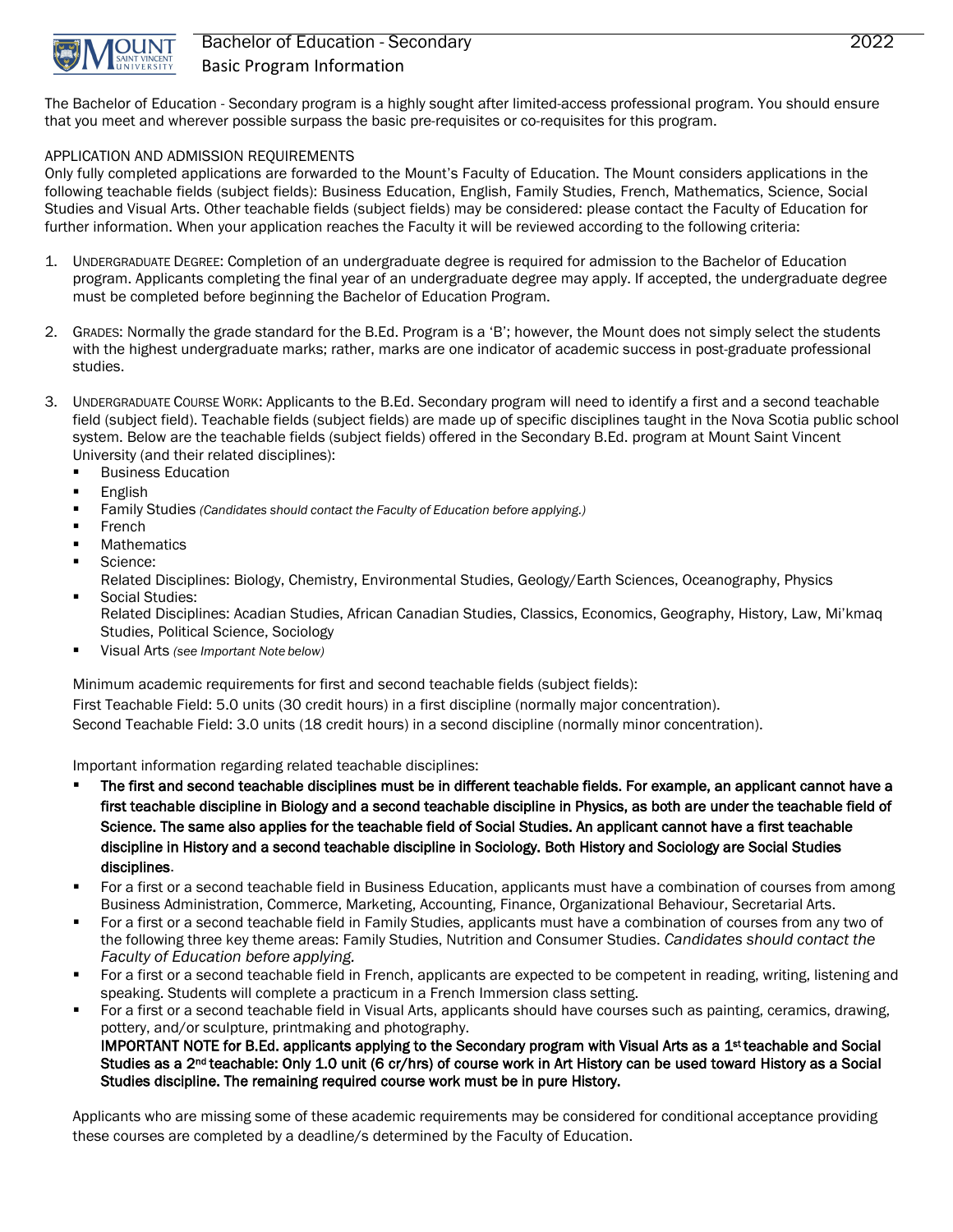- 4. REFERENCES: Three references [one (1) academic and two (2) general suitability for teaching] are required. Referees should be from persons who are not related to the applicant, who are familiar with the applicant's recent experiences as they pertain to the education profession, should know the applicant in some professional or other responsible capacity, and should respond to the questions asked of them as fully as possible. Referees should email their reference form directly to [Admissions@msvu.ca](mailto:Admissions@msvu.ca) or enclose the form in a sealed envelope signed across the seal and either return it to the applicant for inclusion in their application package or mail it directly to the Admissions Office at MSVU.
- 5. EXPERIENCES (COVER LETTER AND RESUMÉ): A one-page cover letter must accompany your resumé. Your resumé should include the nature and amount of experience you have had in areas relevant to teaching. This experience may include paid or voluntary work in secondary schools, but other experience with young people such as mentor, tutor or counselor will be considered.
- 6. ESSAY RESPONSE: Each applicant to the secondary program must submit an essay response, of no more than two pages (500 words), the essay question is "Who or what has inspired you to pursue a career in teacher education? What are some qualities that this person/this experience has that you would like to emulate in your own career?".
- 7. International Applicants: Official transcripts issued in a language other than English must be accompanied by an English translation signed by a notarized translator. Applicants submitting transcripts for studies completed outside of North America (Canada and United States) must contact World Education Services (WES) to request a Course-by-Course Credential Assessment of their transcript/s. The results of the transcript assessment are to be sent directly from WES to the Admissions Office and will form part of the applicant's completed B.Ed. application package. (Link for WES <https://www.wes.org/ca/>

Candidates who are admitted to the program will be required to submit completed Criminal Records, with the Vulnerable Sector Search, and Child Abuse Registry checks by deadline dates that will be provided by the Faculty of Education.

The application deadline is Friday January 21 2022 or until all available positions are filled. Students are admitted to the regular B.Ed. program in September only.

Questions? E-mail: education@msvu.ca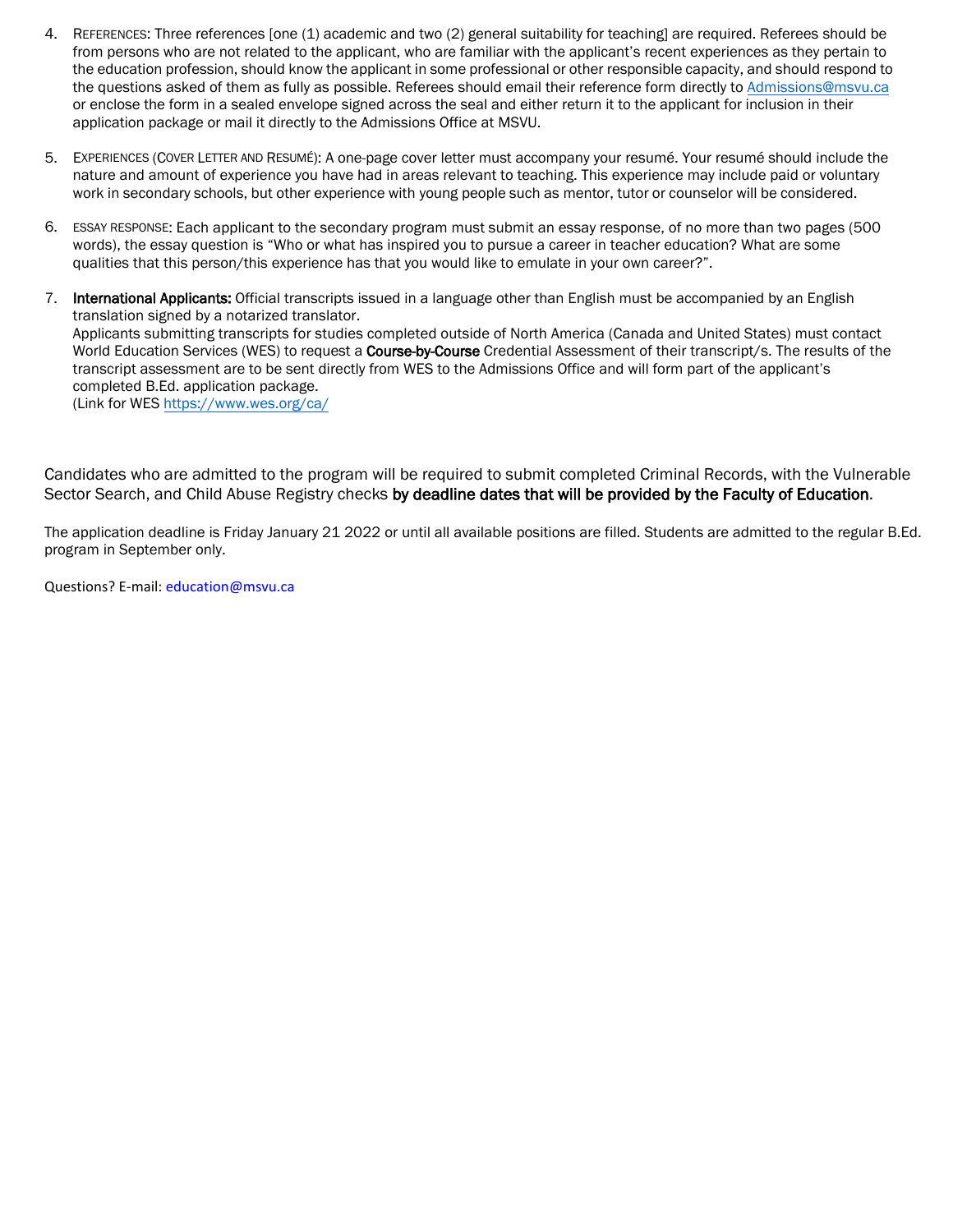

## THIS IS A REQUIRED FORM AND MUST BE COMPLETED BY APPLICANTS TO THE SECONDARY PROGRAM.

From your university transcript/s, please indicate in the chart below how you meet the B.Ed. Secondary academic and admission requirements.

| APPLICANT NAME:                                                                                                                                                                                                                                                                                                                                                                                                                                                                                                                                                         |                                  |                                                  |                                                  | <b>INTENDED GRADUATION</b>                                     |
|-------------------------------------------------------------------------------------------------------------------------------------------------------------------------------------------------------------------------------------------------------------------------------------------------------------------------------------------------------------------------------------------------------------------------------------------------------------------------------------------------------------------------------------------------------------------------|----------------------------------|--------------------------------------------------|--------------------------------------------------|----------------------------------------------------------------|
| <b>INSTITUTION &amp; DEGREE:</b>                                                                                                                                                                                                                                                                                                                                                                                                                                                                                                                                        | YEAR (MM/YY):                    |                                                  |                                                  |                                                                |
| <b>REQUIREMENTS</b>                                                                                                                                                                                                                                                                                                                                                                                                                                                                                                                                                     | <b>COURSE NUMBER &amp; TITLE</b> | <b>COURSE WEIGHT VALUE</b><br>(UNITS OR CREDITS) |                                                  | FOR OFFICE USE ONLY                                            |
|                                                                                                                                                                                                                                                                                                                                                                                                                                                                                                                                                                         |                                  | NUMBER OF<br>UNITS/CREDITS<br><b>COMPLETED</b>   | <b>NUMBER OF</b><br>UNITS/CREDITS<br>IN PROGRESS |                                                                |
| First Teachable Field (subject<br>field) - 30 credit hours (5<br>units) Minimum of 30 cr hrs<br>in one particular discipline<br>taught at the<br>junior/secondary levels of<br>the Nova Scotia public<br>school system. Refer to the<br>Bachelor of Education -<br>Secondary Basic Information<br>Sheet (bullet #3) for<br>acceptable disciplines.<br>Identify the following:<br>What is your first teachable field:<br>(e.g. English)<br>(e.g. Science)<br>What is your first teachable<br>discipline:<br>(e.g. not applicable for English)<br>(e.g. Physics (science) |                                  |                                                  |                                                  | Yes.<br>No:<br>Missing: 1997<br>Comments: <b>Comments:</b>     |
| Second Teachable Field (subject<br>field) - 18 credit hours (3<br>units) Minimum of 18 cr hrs<br>in one particular discipline<br>taught at the<br>junior/secondary levels of<br>the Nova Scotia public<br>school system. Refer to the<br>Bachelor of Education -<br>Secondary Basic Information<br>Sheet (bullet #3) for<br>acceptable disciplines.<br>Identify the following:<br>What is your second teachable<br>field:<br>(e.g. Social Studies)<br>(e.g. Math)<br>What is your second teachable<br>discipline:<br>(e.g. History)<br>(e.g. not applicable for Math)   |                                  |                                                  |                                                  | Yes:<br>No: $\qquad \qquad$<br>Missing: 1997<br>Comments: 2000 |

NOTE: Applicants who are missing some of these academic requirements may be considered for conditional acceptance providing these courses are completed by a deadline/s determined by the Faculty of Education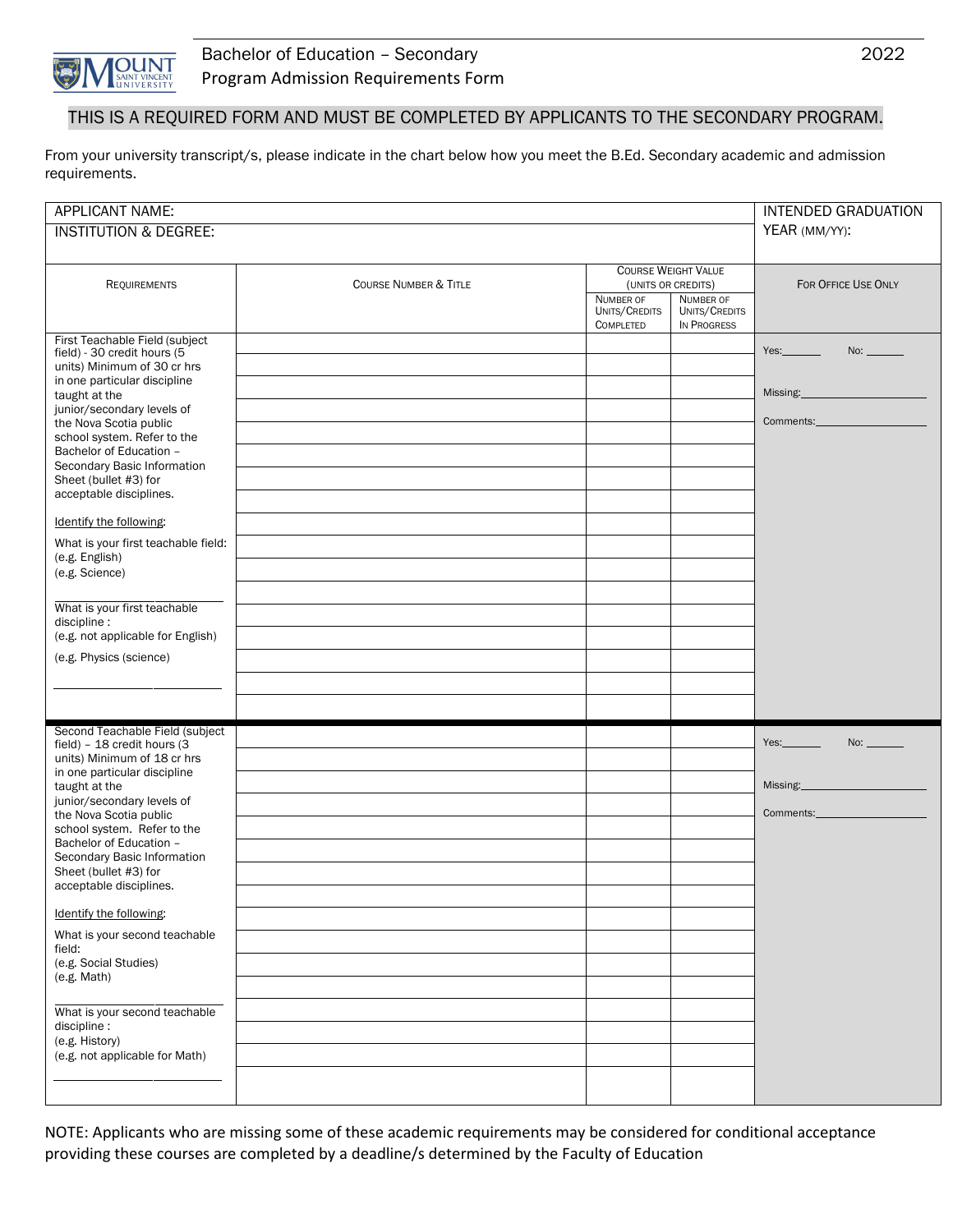

Secondary applicants please respond to the question in an essay of no more than two pages (500 words-typed).

Who or what has inspired you to pursue a career in teacher education? What are some qualities that this person/this experience has that you would like to emulate in your own career? Please note: We request that you do not use the real names of people you will be speaking about for this

question.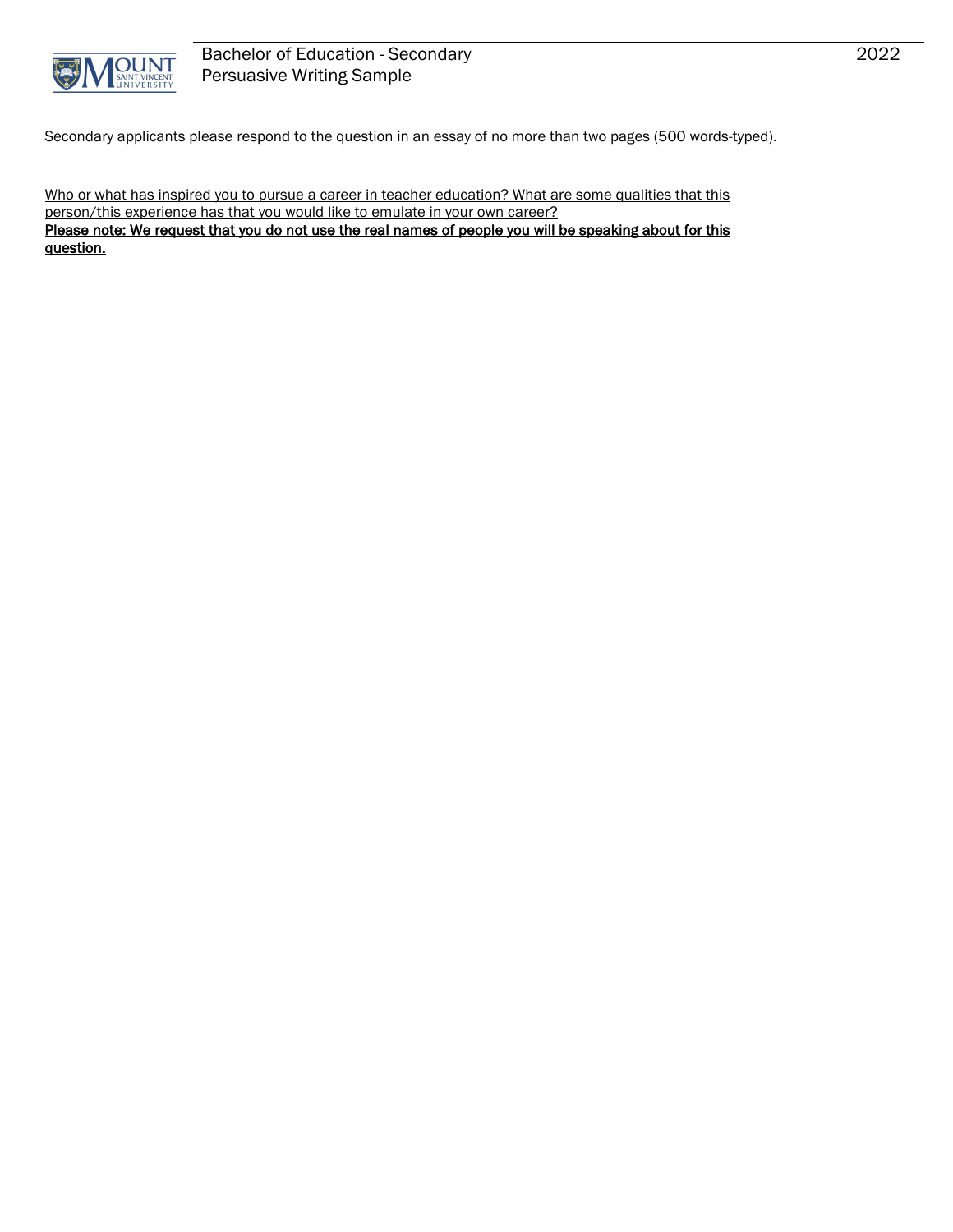

## Bachelor of Education 2022 Referee Contact Information Sheet – to be completed by applicant

For tracking purposes, please assist us by providing a list of your three referees.

| Date of Birth (DD/MM only) | Applicant | Last Name         |                  | First & Middle Name | Former Last Name |
|----------------------------|-----------|-------------------|------------------|---------------------|------------------|
| Program                    | Intended  | $\Box$ Elementary | $\Box$ Secondary |                     |                  |

Please list your referees' contact information below. It is the applicant's responsibility to ensure that referees forward the completed reference forms to the Admissions Office by the application deadline date.

|                     | Academic Reference | <b>General Suitability</b> | <b>General Suitability</b> |
|---------------------|--------------------|----------------------------|----------------------------|
| Name<br>Address     |                    |                            |                            |
| Telephone<br>E-mail |                    |                            |                            |